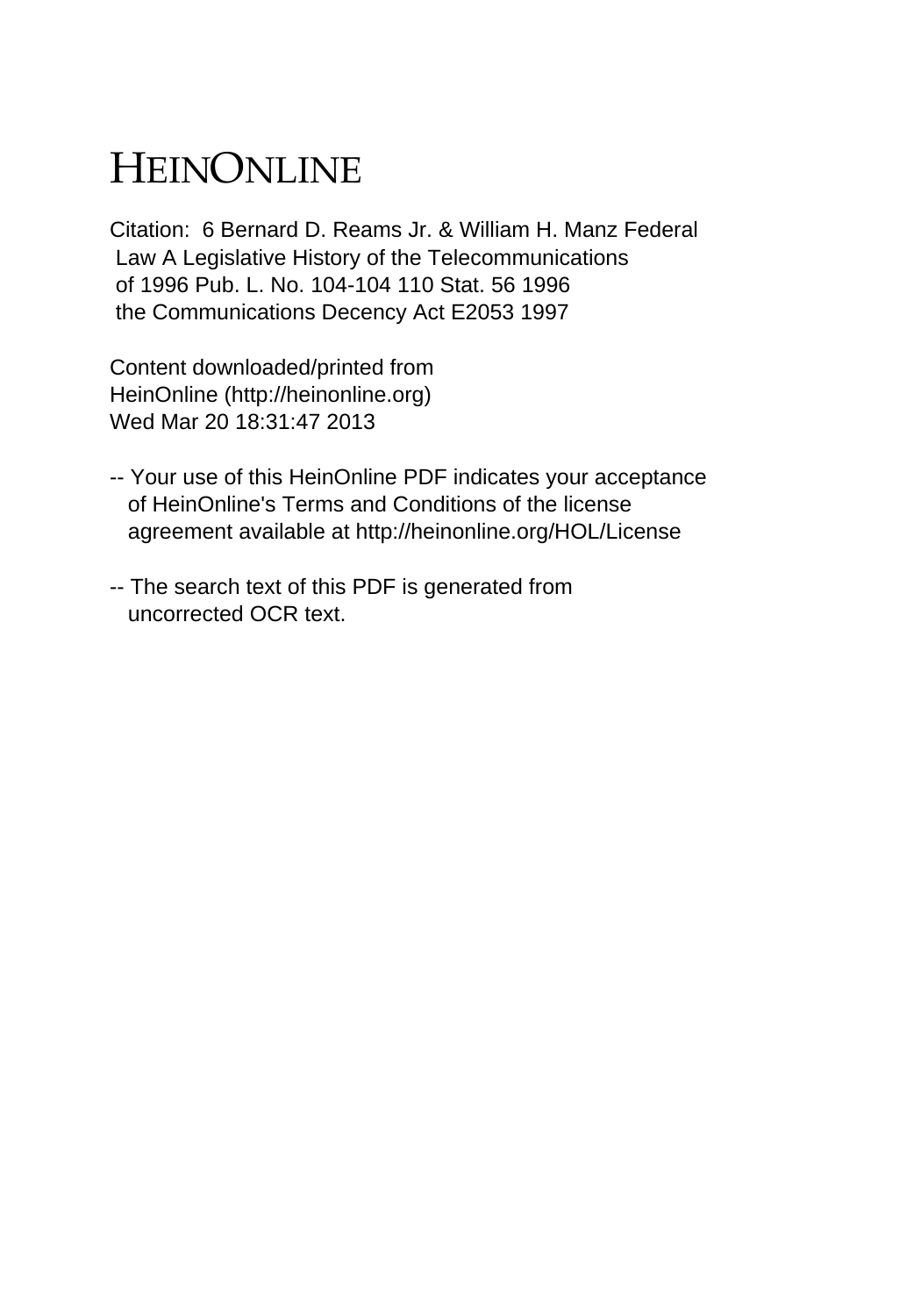**be. by alt** government agencies. This situation should be corrected **by** legislation **if** necessary.

Over the years **a** large reporting require- ment has built up on the direct research costs. Also, because of the shortage **of** funds. a research scientist must often prepare sever al requests for funding every year just **to** have **<sup>a</sup>**reasonable chance to continue a research pzrgram. It often requires a quarter, some, times **a** third. **of a** research perscn's time to deal with this maze **of** red tape imposed large- **ly by** the Congress. The taxpayers **of** the country would **benefit** from substantially more research at the universities it this micromana. gement **by** the Congress could be reduced or

eliminated.<br>The actions that need to be taken are described in more detail in a report released in 1986 by a special committee of the White 1986 by a special committee of the White<br>House Science Council which I chaired with<br>Dr. Allan Bromley. Similar recommendations<br>were made in 1988 in a report of the American Association of Universities **[AAUj,** chaired **by Dr.** Pimgs, who was then the chancellor **of USC.**

Legislation is now being developed in the Congress **to correct** these problems which have developed with the Federal support of university research. The legislation being **de-** volopd **if** enacted, should correct these prob lems.

This is a very important issue **for** the future **of** the United States. The legislation to correct these problems deserves the support **of** every citizen in the country end every Member **of** the Congress.

<sup>A</sup>TRIBUTE TO CHARLIE BEN- **NETT'S ATTENDANCE** RECORD

### **HON.** FRANK **ANNUNZIO OF** ILLINOIS

rN **THIE HOUSE OF** REPRESENTATIVES Wednesday, June *5, 1991*

ANNUNZIO. Mr. Speaker, Member **of** this House should take pride in the factive of the Congressman CHARLIE **BENNETT** and his country for over 42 years with dedica-<br>localy is celebrating 40 years of perfect at the and commitment. Today we celebrate that<br>lendance on rollcall votes. today is celebrating 40 years of perfect at-<br>tendance on rollcall votes.

tendance on rollcall votes.<br>CHARLIE's voting record demonstrates his<br>dedication to public service and the institution of this House. **But** beyond that. CHARLIE has earned **our** respect time and sain **by** voting his conscience regardless of politics.

Mr. Speaker, over the past 40 yeers, CHAR-<br>LIE BENNETT has demonstrated a determina-<br>tion to vote for what he believes in regardless tion to vote **for** what he believes in regardless **of the** political failout That **qualty** is a oerfect cinrplemont **to** the **40-year** voting record we Life recognizing today.

### TRIBUTE TO REPRESENTATIVE CHARLIE BENNETT

## **HON.** WILLIAM (BILL) CLAY

**OF AISSOURI<br>IN THE HOUSE OF REPRESENTATIVES** *t'ed* risdry. *June* **5.** *191*

Mr. CLAY. Mr. Speaker. **I** would hio to take **v,ho** on June **4. 1991.** celebrated the anniversary of **his** 40th year without missing a legisla- **tive** vote. This remarkable record, the longest

in congressional history, is an achievement lion. He authored the code of ethics for gov-<br>that certainly deserves special recognition and ernment service and his legislation created<br>commendation. I welcome this opportunity express my admiration for Representative twice been chairman. It was CHARUE who in-<br>BENNETT's record that is indicative of his dedi- troduced the legislation to make "In God We BENNETT's record that is indicative of his dedi-<br>troduced the legislation to<br>cation and commitment to the welfare of our Trust" our national motto.

## **HON. LAWRENCE J. SMITH** ness in the future and **I I I I I I I I I I I I I I I I** him at the next vote.

**IN THE HOUSE OF REPRESENTATIVES**<br>*Wednesday, June 5, 1991* 

our esteemed colleague and friend. CHARLES<br>BENNETT, celebrates his 40th year in Con- **HON. EDWARD J. MARKEY**<br>gress without missing a single legislative vote. or **MASSACHUSETTS** The Guiness **Book of** World Records is being rewritten every day he comes to work. His **IN** THE **HOUSE** OF REPRESENTATIVES voting record is the longest in U.S. congres-the wednesday, June 5, 1991<br>Sional history. Mr. Berwern is one of the most the MARKEY. Mr. Speaker, today, legisla<br>respected people in Congress and his years then nessed in the

and even left the hospital where his wife was<br>
This legislation, introduced by the distingiving thit to their fourth child in order to thu-<br>
guished Senator from South Caroline and the United States tele-<br>
ertheless, he ha his work has earned him the deep admiration communications technology and will usher in<br>of his colleagues on both sides of the aisle.

But CHARLIE'S dedication does not stop with **cabons** equipment manufactured right here in voting records. He has had tremendous the United States. **I** would like to commend Impact on the passage of important legisla-<br>Impact on the Senate Committee on the Senate Committee on the Senate Committee on tion. He has successfully promoted military commerce, Science and Transportation for<br>and environmental legislation. He has au- providing his leadership on this wital issue of<br>thored and enacted legislation in the areas of

IN THE HOUSE OF REPRESENTATIVES

SCRIPTION TO THE SCRIPTION CHARLE BEINFETT. Mr. Inatory interconnection with large business<br>BENNETT is the 10th longest serving Member customers and other common carriers; create<br>in the history of the U.S. House of Represe atives and, as you know, has set an all-time voting record in Congress, having not missed a single vote since lune  $\frac{1}{4}$  1951

nore of the exemplary voting record of my col-<br>nore contains presence at each vote<br>who on June 4, 1991, celebrated the anniver- since January 1949, CHARLIE has been a<br>who on June 4, 1991, celebrated the anniver- since Janu daunted enthusiasm and fervor for tackling **in-** effect on other businesses that unleashing

cation and commitment to the welfare of our Trust" our national motto.<br>It has been my district privilege and honor<br>Co know and work with CHARUE BENNETT. He PROUD OF OUR OWN CHARLES has continued to **serve his constituents** and His Nation with honor and dedication. **I** house like to wish him continued success and happiness in the future and I look forward to seeing

## *Wednesday, June* **5,** *1991* BL **COMPANIES AND** THE **LINE** Mr. SMITH **of** Florida. Mr. Speaker, today OF **BUSINESS** RESTRICTIONS

respected people in Congress and his years<br>the the passed in the other body which would<br>ents and commitment to his constitue allow the Bell Operating Cos., or BOC's, into<br>ents and his country are to be commended. the manuf

of his colleagues on both sides of the aisle, a **new** generation of advanced telecommunicrime, auto safety, education, government effi-<br>products. Because of this tremendous effort<br>sible for legislation that required that buildings  $S$ , 173, the Telescore MoLimans and his staff,<br>sible for legislation that req

commitment. We in Florida are very proud **of** telecommunications equipment, with several **our** own CHARLES BENNETT. safeguards to protect consumers and ensure competition. **In** addition, **the** draft legislation TRIBUTE TO CHARLES **BENNETT** would require telephone network upgrades and modernization **and institute** certain pro-**HOUS YATRON** spective safeguards, if or when the BOC's are<br>or PENSSYLVANIA given additional relief from MFJ restrictions.

given additional relief from MFJ restrictions.<br>In short, the legislation would revise the *Wednesday,* **FCC** rules for governing **an outsider's** access *June* **5, 1991** to the telephone network; Institute standards **Mr.** YATRON. **Mr.** Speaker, **I** rise today, with for service quality in the local telephone net-

a single vote since June 4, 1951.<br>It has truly been a pleasure to work with a Tritis legislation must be carefully crafted to<br>CHARLIE over the last 23 years. His outstand- allow the BOC's to compete in manufacturing.<br>ing p such powerful marketplace forces could have.<br>In addition, consumers, who depend on a<br>single company to provide local telephone leader in various areas ranging from issues in service, must be guaranteed the same quality<br>ethics to environmental and military legisla- service and reasonable rates that have tradi-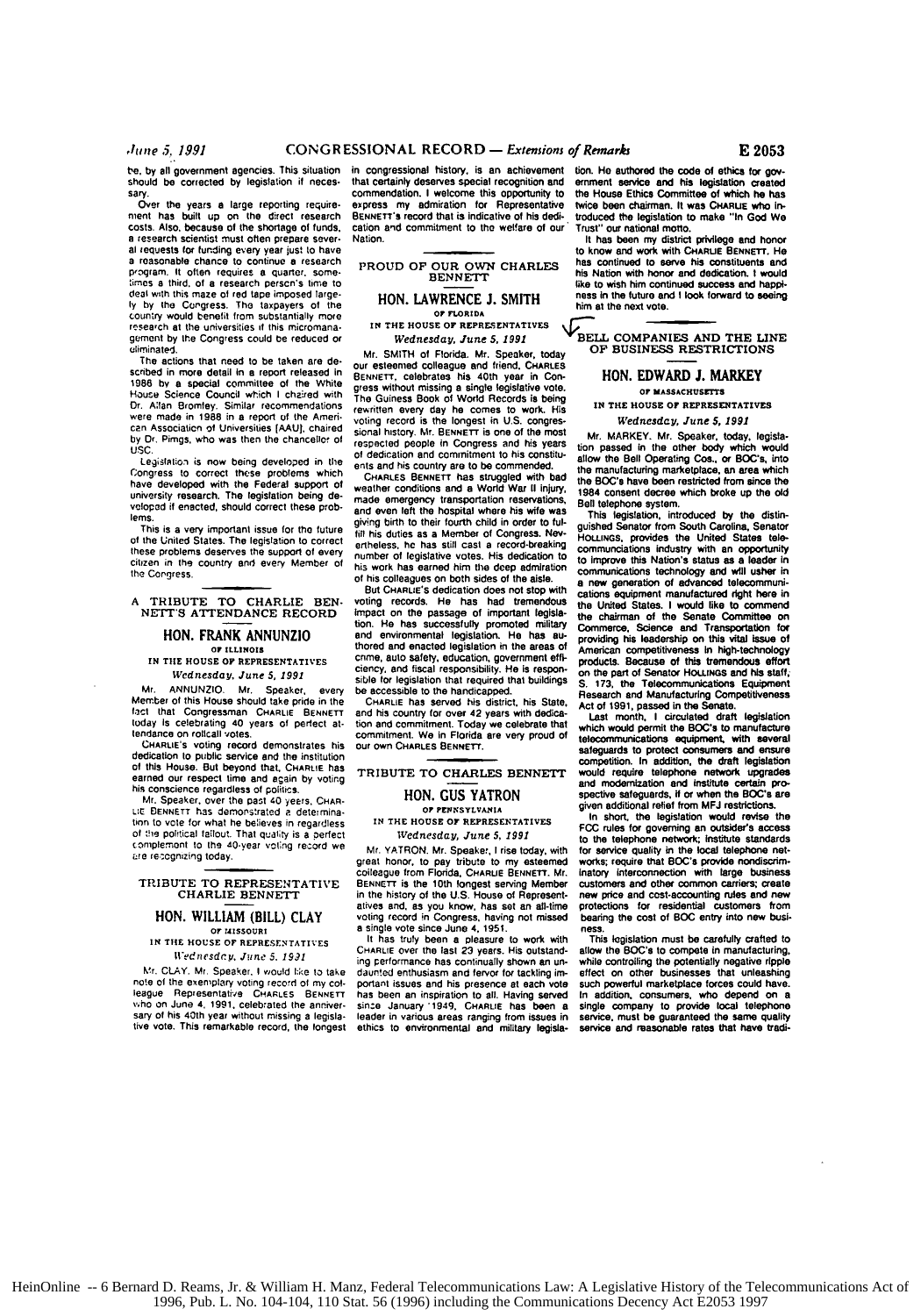tionally been provided for the American con- Detroit's Cobo Hall, New York City's Lincoin<br>sol by the relative gleam of new verstives to be bind-<br>Center for the Performing Arts, and in concert<br>do by the relative gleam of ne

Grading experts on this issue. The As-<br>training L. WATSON, SENIOR<br>sistant Secretary for the National Telecom-<br>distant Secretary for the National Telecom-<br>multications and information Administration, NATIONAL TRADE<br>the Chie Commission. These forums will provide **mern- OF Nw** YoRR

ercui Elementary Schools.<br>
Mrs. Stewart began her teaching world War II. He was wounded while proudly in the Persian Gulf, had an addctional<br>
Mrs. Stewart began her teaching career a combat infantryman in Italy and receive

Chorus. **She has** perfornd at Flint's Whiting mittee of the Court guiding major revisions Auditoriuim with the Flint Symphony **Orchestra,** and amendments to the Rules, through to

bers with an open discussion of all of the<br>issues related to the third its K of moring of the state of the deficial task of moring<br>is legislation in this area. The decisions we Mr. RANGEL Mr. Speaker, I would like to<br>event

**CONGRESSMAN** KILDEE HONORS **civil** court judge, During his **25** years of regular national Trade he has built a reputation of fairnes, patience, and dignity.

**HON. DALE E. KILDEE** fairnes, patience, and dignity.<br> **CON AICHIGAN** The resolution which was prepared by the<br> **IN THE HOUSE OF REFRESENTATIVES** court on February 28, 1991, follows:<br>
RESOLUTION

Wednesday, June 5, 1991<br>
Mr. Killbee, Mr. Speaker, I would like to Trade recognizes with approximation respect<br>
MK: KILDEE. Mr. Speaker, I would like to Trade recognizes with approximation the Honorable James L.<br>
distingui

Kappa Gamma, the international honorary<br>
Charlog his twenty-five years service to<br>
techers' society.<br>
techniq, she also has earned judicial duties, also acreed as Chairman of<br>
elexides her teaching, she also has earned ju endinguage of manifestation of merical which was concerned with important the state and devotion to music—"the universal which was concerned with important the state of menkind"—as Longleidow said. Usin such as the Customs adoption. And, as Chairman of the Commit-<br>decontrol of the influenced and enter-<br>couraged the acquisition of needed attention<br>and rechnological facilities, including<br>computer assisted legal research, personal<br>computers wit

**Judie** Watson also served with distinction. puirsuant to eiheight aepauate **designa-tlions by** two Chil **I** Justice **.1** the **Unti.'** States. **ol** district courts throlghout **tin(**

United Sintes. The Watson's completed in<br>the counter of the County of the Counter of the Court cannot be described by merely<br>to the Court cannot be described by merely<br>counsel on controversial issues; his objective-<br>round quiet elegance h!s chrsm, wit and **sense of** fair play:, his congetiality; his sensitivity for human freedom and dignity: his unpretentiousness: his inmate sense of decency and<br>propricty—are some of the qualifies which<br>best describe Jim. Watson, our friend and, **culleaecue.**

Tlroughout **his** Jidicial cnrrer. **I:,- Ii;:** epitomized the personal attributes required<br>by Conon 3 of the Code of Conduct for<br>United States Judges--patiener, cignity, and

courtesy to litigants. lawyers. wittlesses.<br>Jurors.and all others with whom he dealt.<br>We. the Chief Judge and Judges of the<br>Court, on behalf of the Institution. Its staft **and its bar. and the public, are proud to ac.**<br>knowledge his friendship and his dedicated<br>service to the judiciary, and we congratulate him on his successful and rewarding<br>career--a carter that will continue as he<br>**goes forward with many rore** gears of<br>future-service-as-a-sanior-fudge.

**TRIBUTE TO THE ARMY NA<br>TIONAL GUARD 460TH SUPPLY<br>UNIT** 

### **HON. DAVE** CAMP

**O wI('tIGA**

**IN THE HOUSE OF REPRESENTATIVES**  $We chose day, June 5, 1991$ 

Mr. CAMP. Mr. Speaker, **Il** Is with **plieasure** and giaal pride that **I** recognize the Army **Na-**tional Guard **<sup>4</sup> 60<sup>1</sup> i <sup>1</sup>**Supply Unit based in ivy

hometown of Midland, **Mi.** About **a** month ago, this unit celebrated a joyous occasion **in** Midland-their return home. **I** was on hand to **see** their emotion. filled return to their families and friends In mid- **Michigan.** This 166-member unit which serviu proudly in the Persian Gulf, had an additional without any loss **of life.**

Mid-Michigan residents are extremely proud of the skills and sacrilces enhitded Ly litir family. friends. and neighbors who served **in** the 460th Supply Unit and were stationed in the Persian Gulf during Operation Desert<br>Storm. Their contributions helped make Operation Desert Storm a great success.<br>We have known for many years that Nation-

al Guard and Roserve Units are a cost-effec-<br>tive way of providing for the defense and sclive way of providing **for the** defenise and **sc** curity of our Nation both in peacetime and **il** war. They are the grass roots Support of ou military operations. Their outstanding **contribu-** tions during Operation Desert Storm **rein**forced their important rote In our military oper ations.

While I certainly hope that **the** National Guard and Rleserve Units will never **be** called

×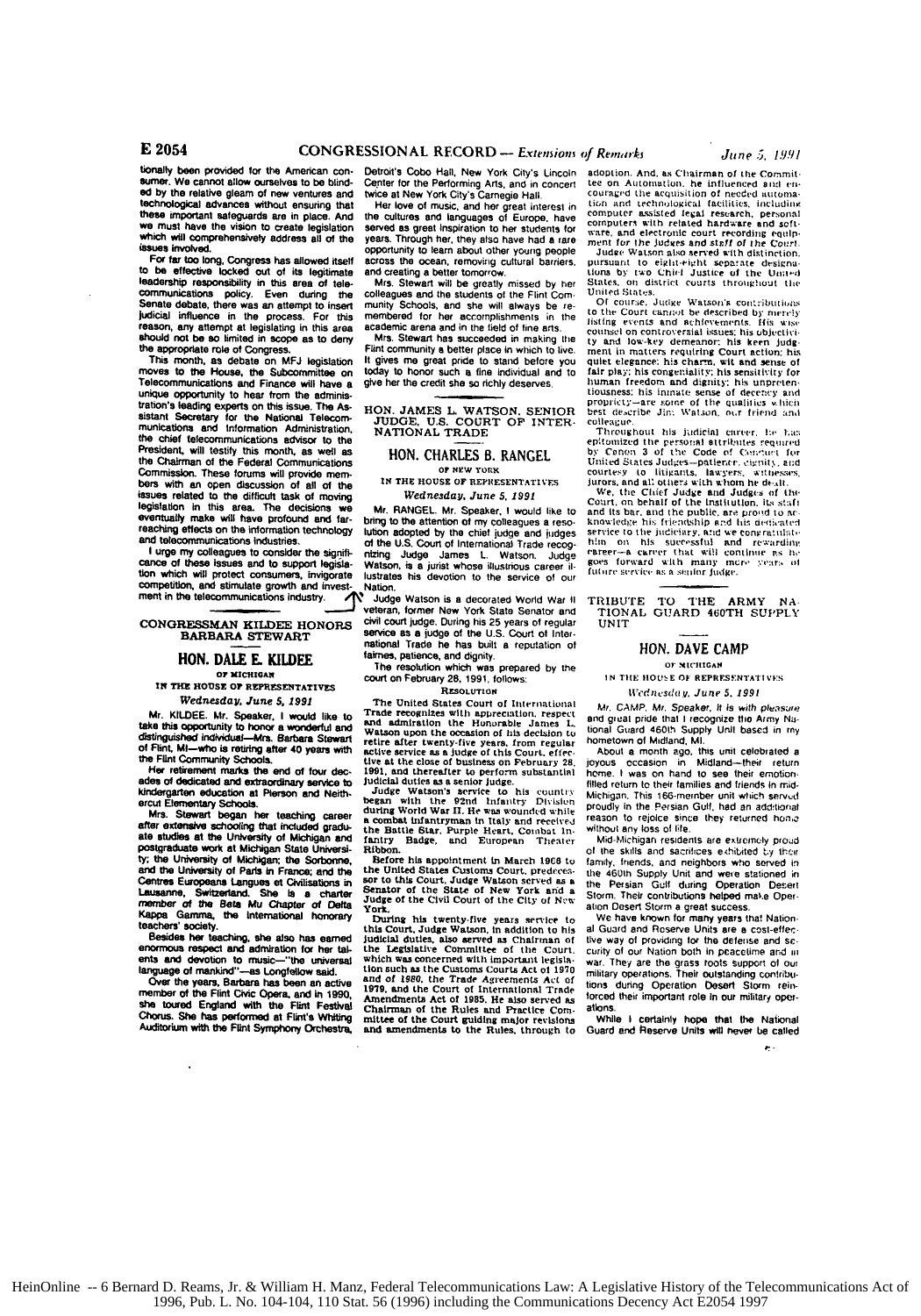Document No. **131**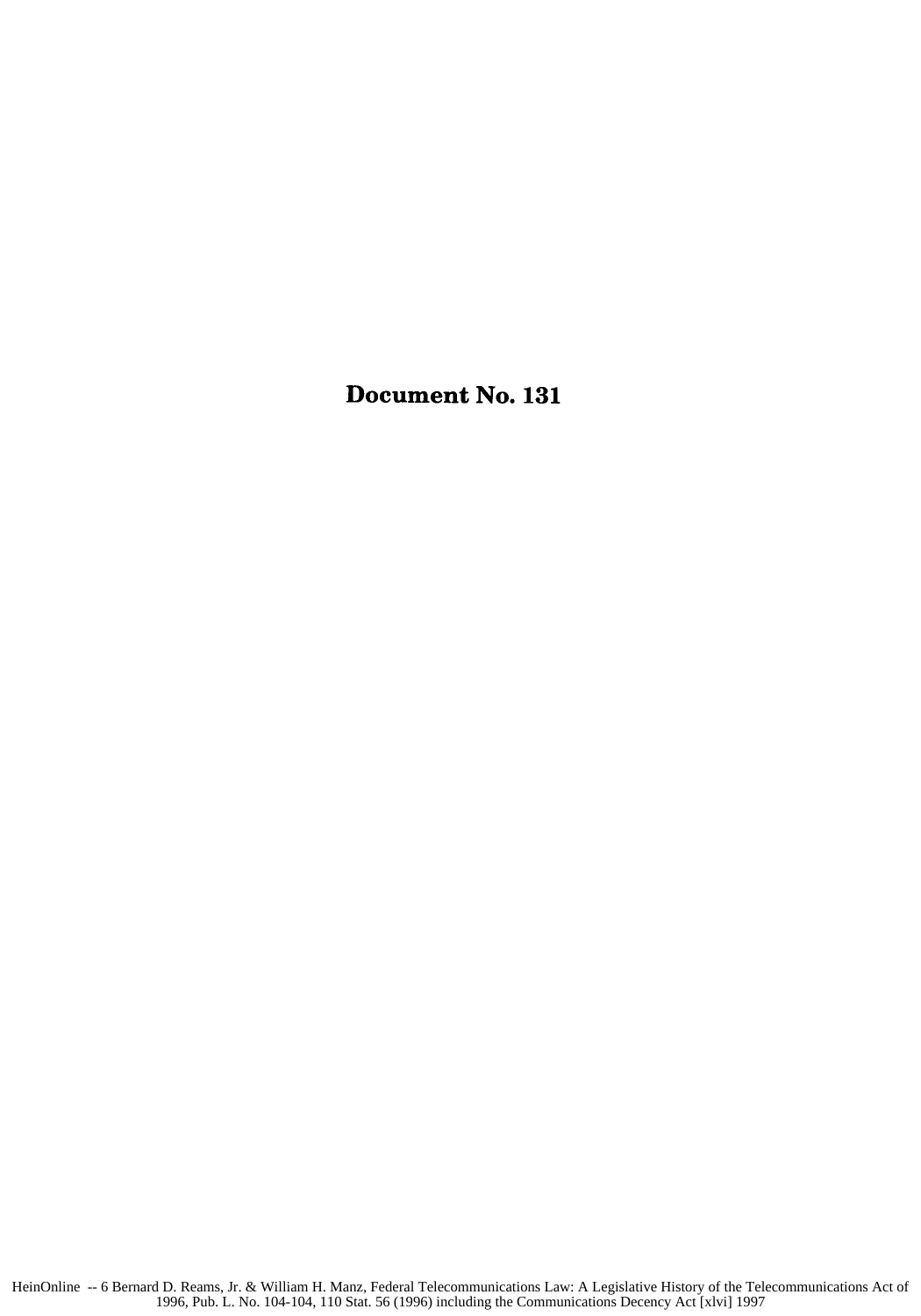$\hat{\mathcal{C}}_1$  $\frac{1}{2}$ 

 $\mathcal{L}$ 

HeinOnline -- 6 Bernard D. Reams, Jr. & William H. Manz, Federal Telecommunications Law: A Legislative History of the Telecommunications Act of 1996, Pub. L. No. 104-104, 110 Stat. 56 (1996) including the Communications Decency Act [xlvii] 1997